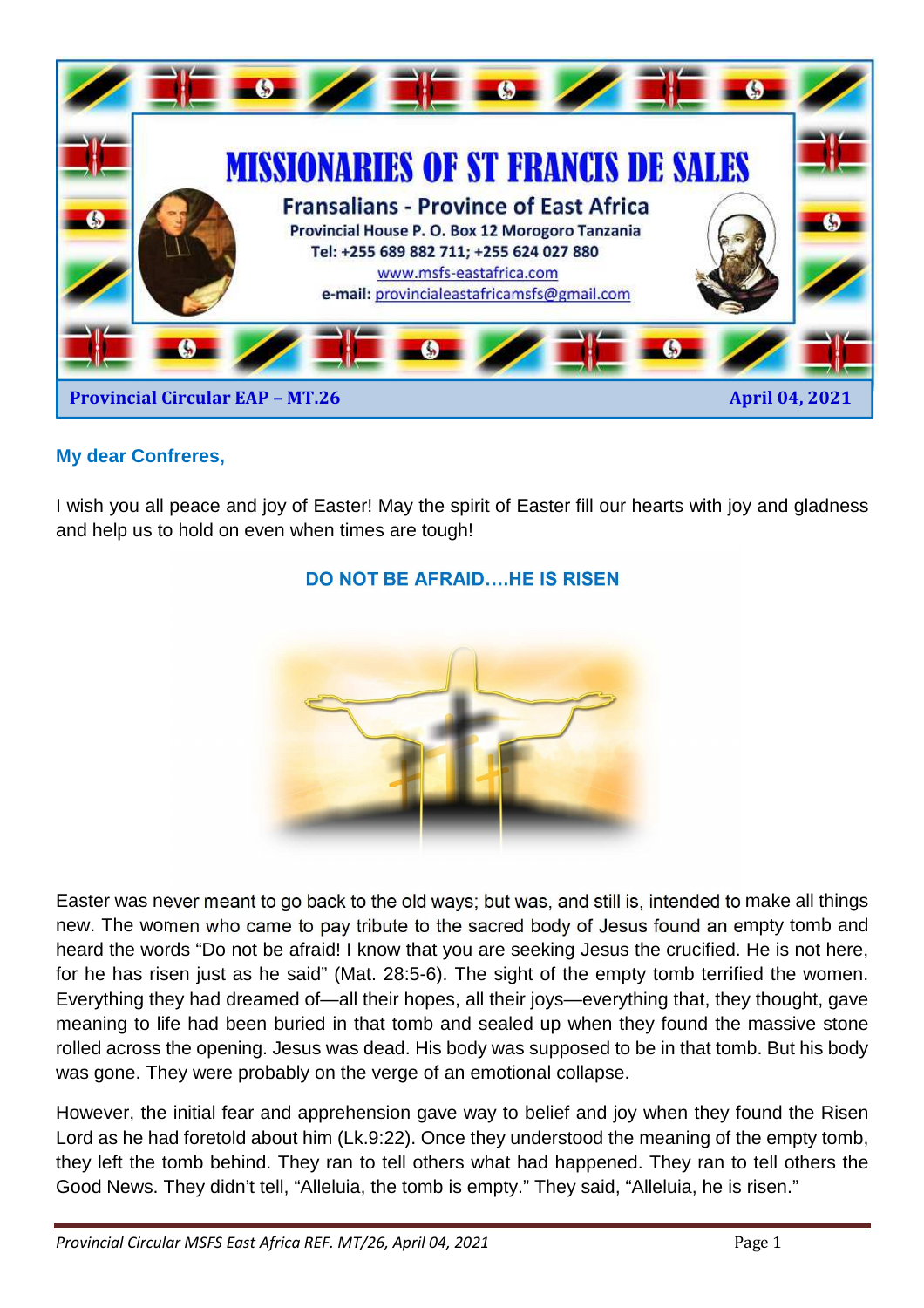Peter and John also had similar experience – they left the tomb wondering at all that had happened (Lk. 24:12). On Easter day, we are not celebrating the empty tomb, rather what it signifies, namely the Resurrection of Jesus. Jesus Christ has conquered death. He has conquered death not only for himself but also for every one of us. What we're celebrating on Easter day is our salvation and our faith.

The Resurrection of Christ is not just an event that took place long ago. It's an event that continues to take place when we patiently walk with our Lord through the trials, crosses and sufferings of life, with hope and trust in his power to help us to persevere and do good things. The resurrection of Jesus offers new hope to a world in the tomb of misery having no hope of a new beginning. But with the new hope given by Jesus we know that light will outshine darkness, truth will conquer falsehood, good-will will triumph over evil, and life will overcome death. The hope of resurrection ought to inspire us to do great things for the glory of God. It is this hope of resurrection that allows us to suffer everything here on earth with patience, especially when persecuted for our faith in Jesus. It is this hope of resurrection that motivates us to go beyond our own self-interests and love our neighbour. The hope of the resurrection allows us to let go of our own judgements, living our lives as intended by God, striving to be faithful to his will and not our own.

During these days of Covid pandemic, with lockdown, social distancing and quarantine, life is not 'normal.' The Resurrection of Christ gives us great hope to trust in the power of God who makes everything new. The Covid crisis is yet another opportunity to firmly believe in the resurrection of Christ who gives meaning for life through his promise of eternal life. The celebration of the Resurrection may be saying to us during these days of pandemic, "I can, and we can rise again and make things new." Two women rushed back early that morning from the tomb with the happy news that everything can be different. The disciples ran into an empty tomb and ran out with courage in their hearts. Two men walking in utter despair bumped into a stranger, realized who he was, and found hope again. A movement began whose message was that all things can be made new.

Let the message Easter deepen our faith and make everything new in our ministry and personal life. "We are an Easter people and alleluia is our song" (St Augustine).



# **HAPPY EASTER!**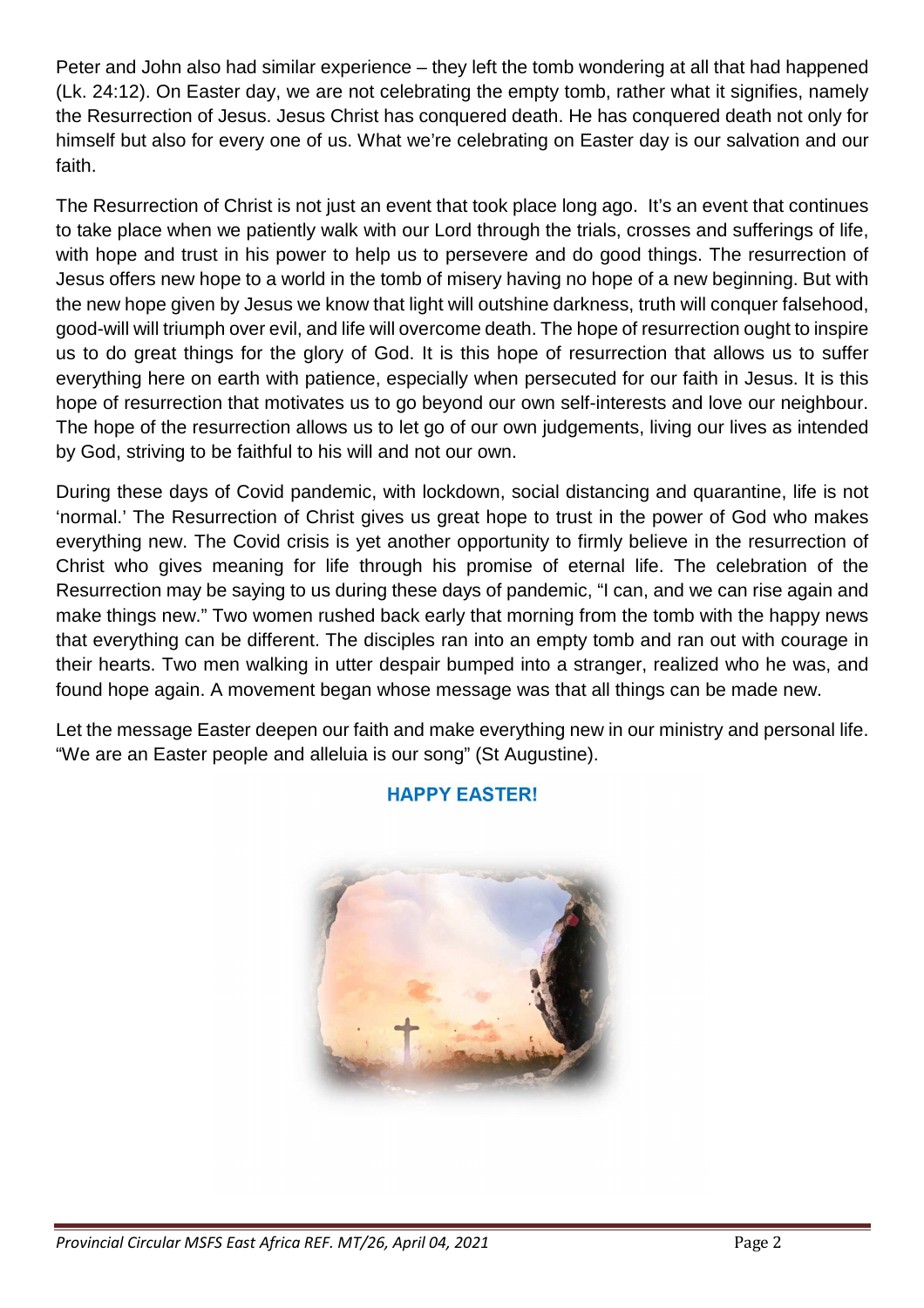#### **VISITATION OF THE SUPERIOR GENERAL**

Our beloved Superior General V. Rev. Fr. Abraham Vettuvelil arrived in Tanzania on 25th of March. Although we reached Kenya on 26th, due to the sudden imposition of lockdown in Kenya the canonical visitation of Superior General had to be postponed. We hope that by the end of April, the lockdown will be lifted and in the second week of May, the visitation can take place. Please find blow the new time table for the visitation:

| May 07        | Mlolongo                              |
|---------------|---------------------------------------|
| May 08        | Katani                                |
| May 09        | Chera                                 |
| May 10        | Ndagani                               |
| May 11        | <b>Bissil</b>                         |
| May $12$      | <b>Graduation at LCI</b>              |
| May 14        | To Entebee by flight                  |
| <b>May 15</b> | <b>Buwooya</b>                        |
| May 16        | Opening of the new Parish at Kalagala |
| May 17        | Kalamira                              |
| May 18        | Osia                                  |
| <b>May 19</b> | Iyolwa                                |
| <b>May 20</b> | Agururu                               |
| May 21        | <b>Return to Rome from Entebee</b>    |

**SACERDOTAL SILVER JUBILARIANS** 

Fr. Reji Pendanth, Fr. Sunny Vettickal, Fr. Francis Kallikattu and Fr. Kurian Kollapallil were ordained priests in the year 1997. Fr. Joseph Kunnapally of happy memory also was ordained in 1997. We thank God for our confreres who had been serving the Church in East Africa for the last 24 years. All of them have contributed immensely for the growth and development of our Missions in East Africa.

They were instrumental in establishing several Mission centres/schools/institutions in our Province. Despite various challenges, they remained ever faithful to their call as missionaries in East Africa. My dear Jubilarians, we thank you for your commitment and love for our mission in East Africa.

We assure you our prayers as you begin the Silver Jubilee year. May the good Lord continue to bless your priestly ministry at the service of the people of God in Africa!

# **HEARTY CONGRATULATIONS DEAR FATHERS!**

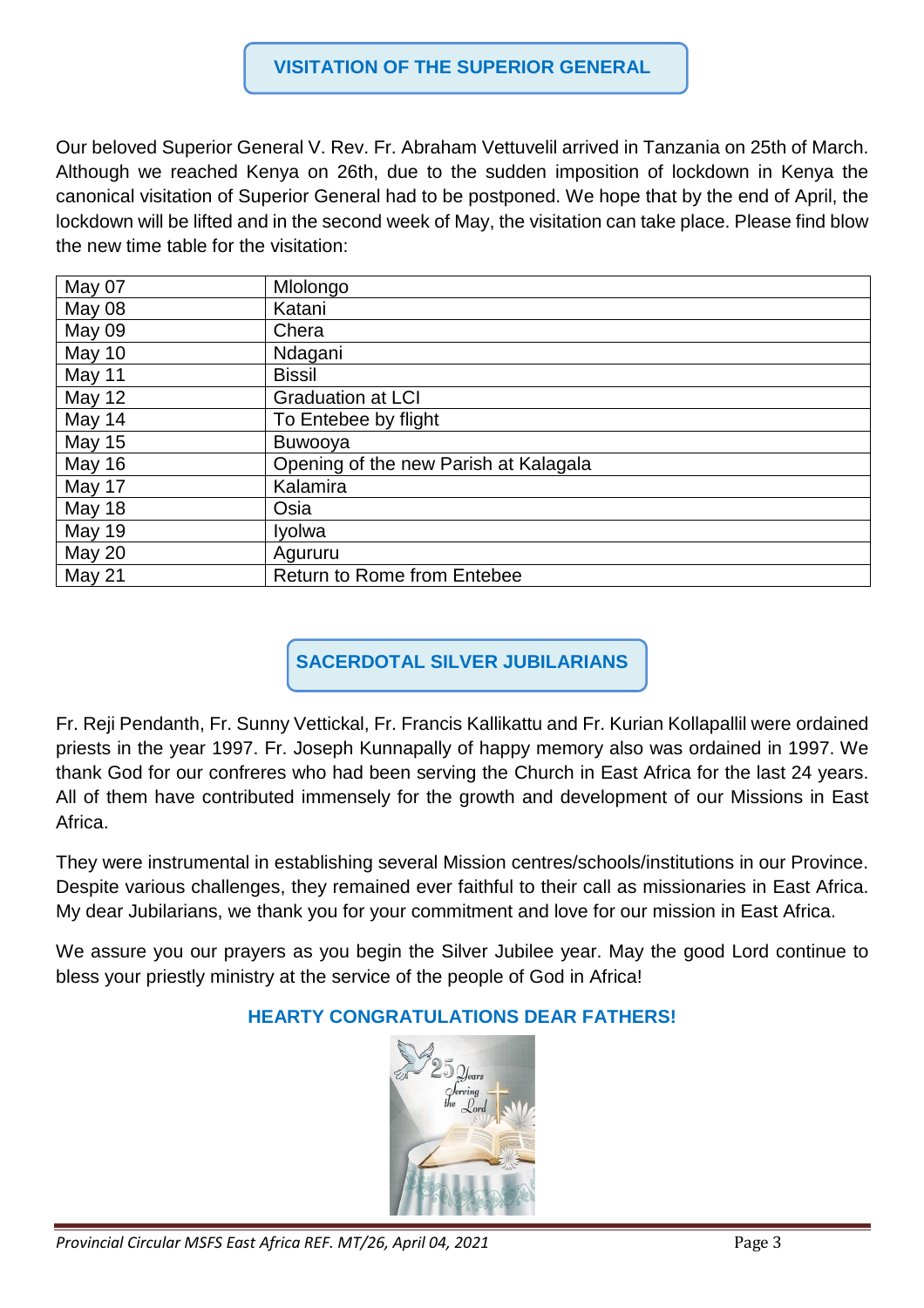**Fr. Rejimon Pendanath** was born on 26th February, 1970 at Malom, Kerala, India. His parents are Mr. P.V. Joseph and Mrs. Alikutty Joseph. He joined SFS Seminary, Ettumanoor in 1985. He did his Novitiate in Salesianum, Visakapatnam and made his First Vows on 16th June 1989. He pursued his Philosophical Studies in Suvidya College from 1989-1992. His regency was in Lububu Parish and his Theological studies at St. Paul's Major Seminary, Kipalapala and JDV Pune from 1993-1997. He made his Final Vows on 16.06.1995 and was ordained a priest on 8th April 1997.



#### **Priestly ministry:**

| <b>Place of Appointment</b> | <b>Designation</b>                      | Year      |
|-----------------------------|-----------------------------------------|-----------|
| Lububu Seminary             | <b>Vice Rector</b>                      | 1997      |
| Lububu Seminary             | Rector                                  | 1998-2000 |
| Itaga Parish                | <b>Asst. Parish Priest</b>              | 2000      |
| <b>SFS Junior Seminary</b>  | <b>Vocation Director</b>                | 2000-2004 |
| Lububu Parish               | <b>Parish Priest</b>                    | 2004-2007 |
| Fransalian Sem. Ndgani      | Rector                                  | 2007-2009 |
| Fransalian House, Kola      | Rector                                  | 2009-2013 |
| <b>Foster Tabora</b>        | <b>Director</b>                         | 2014-2020 |
| <b>Provincial House</b>     | <b>Provincial Bursar &amp; Superior</b> | $2021 -$  |

**Fr. Sunny Vettickal** was born on 11th November, 1967 at Kizhaparayar, Kerala, India. His parents are Mr. V.T. Thomas and Mrs. Elikutty Thomas. He joined SFS Seminary, Ettumanoor in 1983. He did his Novitiate in Salesianum, Visakapatnam and made his First Vows on 16th July 1987. He pursued his Philosophical Studies in Suvidya College from 1987-1990 and had his Regency at LRG School, Anathapur. He did his Theological studies at St. Peter's Pontifical Seminary, Bangalore (1991-1994) and JDV Pune (1996- 1997). He made his Final Vows on 10th June 1993. He holds a Bachelor's degree in Education and Master's degree in Business Administration. He was ordained a priest on 17th April 1997.



# **Priestly Ministry**:

| <b>Place of Appointment</b> | <b>Designation</b>                                          | Year          |
|-----------------------------|-------------------------------------------------------------|---------------|
| Lububu Parish               | <b>Asst. Parish Priest</b>                                  | $1997 - 2000$ |
| Lububu Parish               | <b>Superior &amp; Parish Priest</b>                         | 2000 - 2002   |
| <b>Bukene Parish</b>        | <b>Superior &amp; Parish Priest</b>                         | $2002 - 2005$ |
| <b>SFS Junior Seminary</b>  | Principal, Bursar                                           | $2005 - 2012$ |
|                             | MSFS Community, Katani   Superior and Manager of SFS School | $2012 -$      |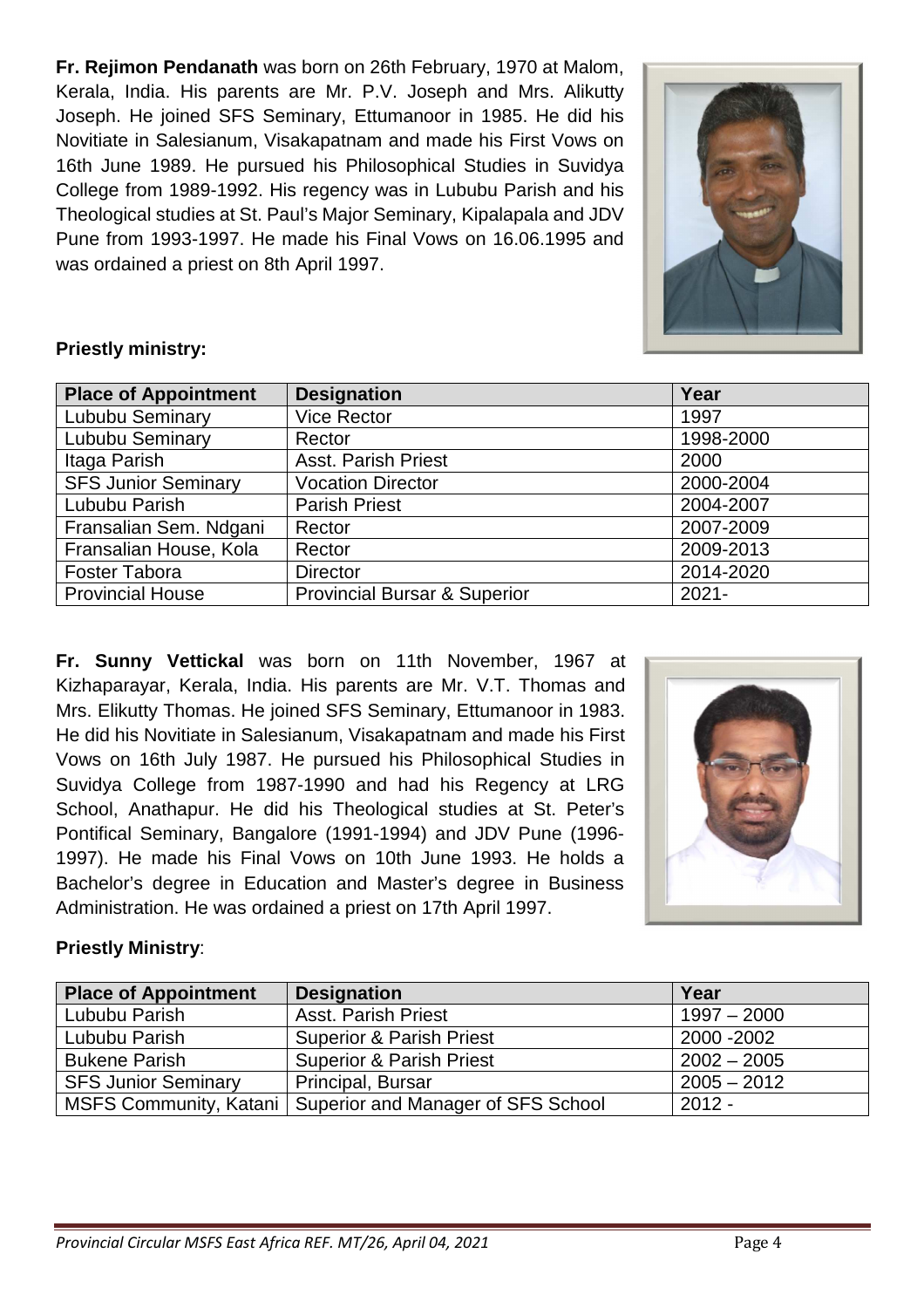**Fr. Francis Kallikattu** was born on 22nd January, 1969 at Mundanmudy, Kerala, India. His parents are Mr. K.D. Varghese and Mrs. Theresia Varghese. He joined SFS Seminary, Ettumanoor in 1985. He did his Novitiate in Salesianum, Visakapatnam and made his First Vows on 16th June 1989. He pursued his Philosophical Studies in Suvidya College from 1989-1992 and his regency in MSFS Regional House, Morogoro. He did his Theological studies at St. Paul's Major Seminary, Kipalapala and JDV Pune from 1993-1997. He made his Final Vows on 16.06.1995. He has secured a degree in Mechanical Engineering. He was ordained a priest on 17th April 1997.



#### **Priestly Ministry**

| <b>Place of Appointment</b>    | <b>Designation</b>                 | Year      |
|--------------------------------|------------------------------------|-----------|
| Mbulu Parish, Kahama           | <b>Asst. Parish Priest</b>         | 1997-1999 |
| SFS Junior Seminary, Morogoro  | Administrator                      | 1999-2002 |
| Achariya Institute of          | Diploma in Mechanical Engineering  | 2002-2005 |
| Technology, Bangalore          |                                    |           |
| <b>SFS VTC Mwakata</b>         | <b>Director</b>                    | 2006-2009 |
| St. Bruno Parish, Agururu      | <b>Parish Priest</b>               | 2009-2013 |
| Mji Mpya Parish, Dar es Salaam | <b>Asst. Parish Priest</b>         | 2013-2016 |
| Lububu Parish, Tabora          | <b>Parish Priest</b>               | 2017-2019 |
| Buwooya, Lugazi Diocese        | In charge of Seminary construction | 2019-     |

**Fr. Kurian Kollapallil** was born on 31st May, 1969 at Ulickal, Kerala, India. His parents are Mr. Joseph and Mrs. Mary Joseph. He joined SFS Seminary, Ettumanoor in 1985. He did his Novitiate in Salesianum, Visakapatnam and made his First Vows on 16th June1989. He pursued his Philosophical Studies in Suvidya College from 1989-1992. He did his regency in Itaga Parish and his Theological studies at St. Paul's Major Seminary, Kipalapala and JDV Pune from 1993-1997. He made his Final Vows on 16.06.1995. He has a Master's degree in Social work and two doctorates in Theology. He was ordained a priest on 28th April 1997.



#### **Priestly Ministry**

| <b>Place of Appointment</b> | <b>Designation</b>             | Year      |
|-----------------------------|--------------------------------|-----------|
| <b>Chera Parish</b>         | <b>Assistant Parish Priest</b> | 1997-2000 |
| Itaga Parish                | <b>Assistant Parish Priest</b> | 2000-2001 |
| SFS Children's Home, Ipuli  | <b>Director</b>                | 2002-2004 |
| Mangalore                   | <b>PG</b> studies              | 2004-2006 |
| <b>USA</b>                  | Pastoral ministry              | 2006-2017 |
| Mlolongo, Nairobi           | <b>Parish Priest</b>           | 2018      |
| Ngurudoto, Arusha           | Assistant                      | 2019-2020 |
| LCI, Arusha                 | On the staff                   | 2020      |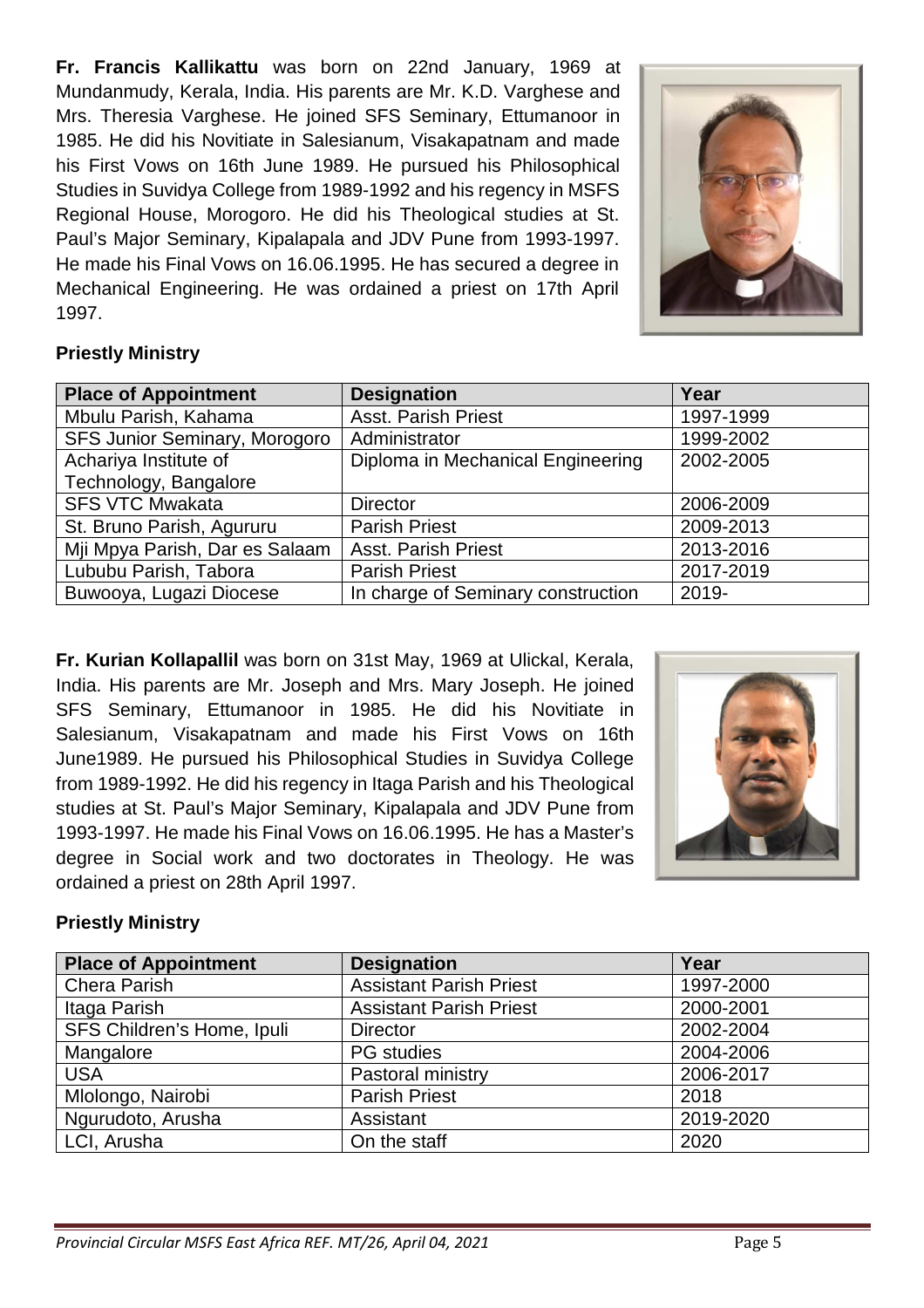#### **HEARTY CONGRATULATIONS**

**Fr. Nelson Vijayakumar** has successfully completed his Master's degree in Religious studies with Education (MRSE) from Jordan University College, Morogoro. His dissertation was on "Christian faith and education as basis for good family building among Catholics". Hearty Congratulations!

# **DEPARTURE FROM THE CONGREGATION**

Eric Nyamweya, who was doing regency in Iyolwa, left the Congregation for good. We wish him all the best for his future life.

|                       | <b>HOLIDAYS</b>     |
|-----------------------|---------------------|
| Fr. Jose Eriyanickal: | April $06 - May 06$ |
| Fr. Santhosh Paul:    | April $06 - May 06$ |
| Fr. A. Sebastian:     | April $11 - May 25$ |

# **OBITUARY**

**Mr. Vincent Wafula Simiyu**, elder brother of Bro. Collins, passed away on 21.02.2021. **Mr. Joseph Mathew** (90), father of Sr. Smitha FCC (Bukene), passed away on 24.03.2021. **Fr. Dennis Salvador Joseph MSFS** (67) of Nagpur Province, passed away on 27.03.2021. **Bro. Mathew Thudianplackal MSFS** (79) of Vizag Province, passed away on 01.04.2021.

**May God grant them eternal life!**